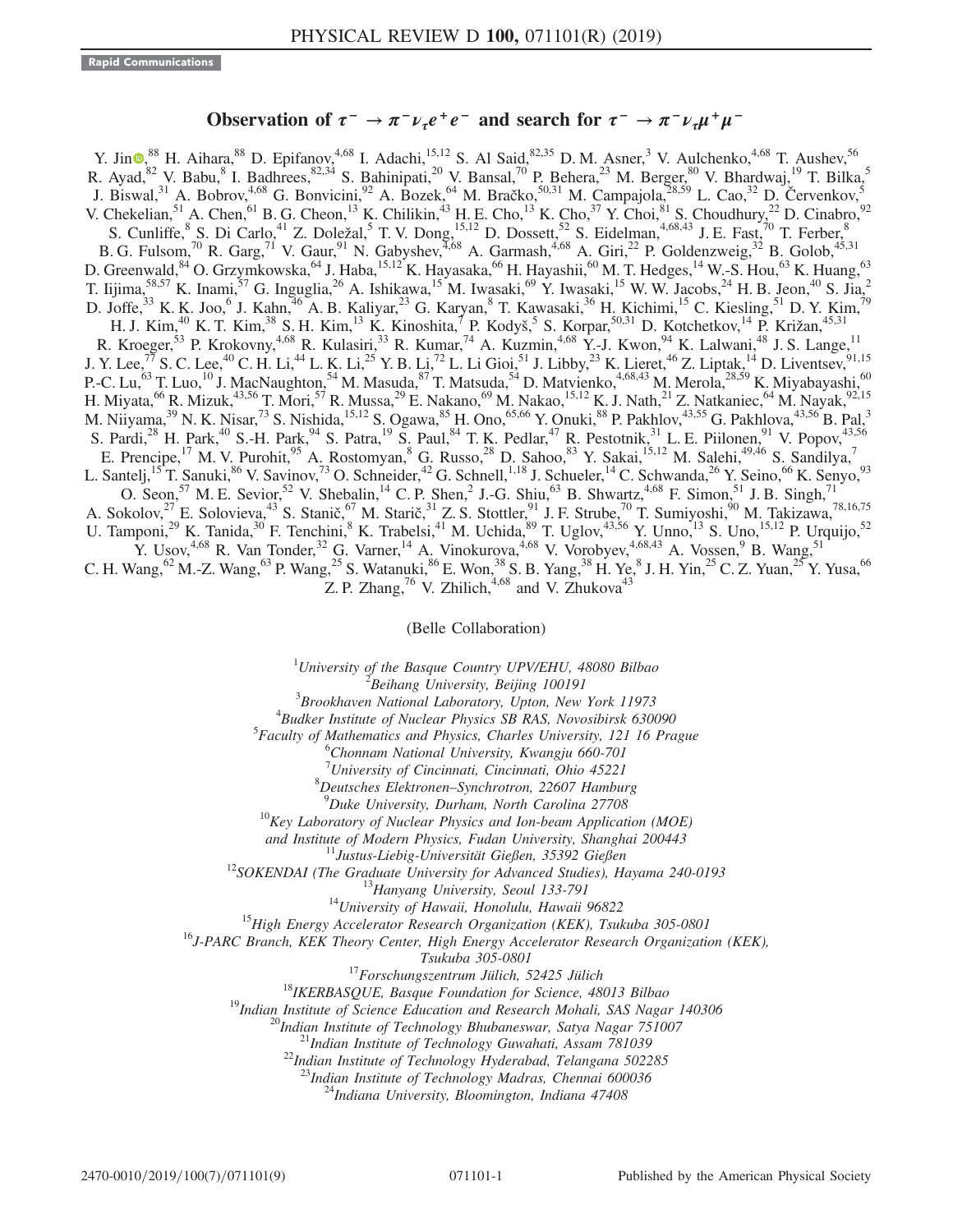$\begin{small} \mathbf{^{23}T}_{\text{Institute of High Energy Physics, Chinese Academy of Sciences, Beijing 100049} \\\ \textbf{^{25}T}_{\text{Institute of High Energy Physics, Perioding 100049} \\\textbf{^{26}T}_{\text{Institute for High Energy Physics, Perioding 1025} \\\textbf{^{27}T}_{\text{Institute for High Energy Physics, Protocol } 10225} \\\textbf{^{28}T}_{\text{INIFY}\_\textbf{^{27}C} \text{^{27}C} \text{^{27}C} \text{^{27}C} \text{^{27}C} \text{^{27}C} \text{^{27}C} \text{^{27}C}$ <sup>52</sup>School of Physics, University of Melbourne, Victoria 3010<br><sup>53</sup>University of Mississippi, University, Mississippi 38677<br><sup>54</sup>University of Miyazaki, Miyazaki 889-2192<br><sup>55</sup>Moscow Institute of Physics and Technology, Mosc <sup>58</sup>Kobayashi-Maskawa Institute, Nagoya University, Nagoya 464-8602<br><sup>59</sup>Università di Napoli Federico II, 80055 Napoli  $^{60}$ Nara Women's University, Nara 630-8506<br> $^{61}$ National Central University, Chung-li 32054<br> $^{62}$ National United University, Miao Li 36003 <sup>63</sup>Department of Physics, National Taiwan University, Taipei 10617 <sup>64</sup>H. Niewodniczanski Institute of Nuclear Physics, Krakow 31-342<br><sup>65</sup>Nippon Dental University, Niigata 951-8580<br><sup>66</sup>Niigata University, Niigata 950-2181<br><sup>67</sup>University of Nova Gorica, 5000 Nova Gorica<br><sup>68</sup>Novosibirsk St <sup>70</sup>Pacific Northwest National Laboratory, Richland, Washington 99352<br><sup>71</sup>Panjab University, Chandigarh 160014<br><sup>72</sup>Peking University, Beijing 100871 <sup>73</sup> University, Beijing 100871<br>
<sup>73</sup> University of Pittsburgh, Pittsburgh, Pennsylvania 15260<br>
<sup>74</sup> Punjab Agricultural University, Ludhiana 141004<br>
<sup>75</sup> Theoretical Research Division, Nishina Center, RIKEN, Saitama 351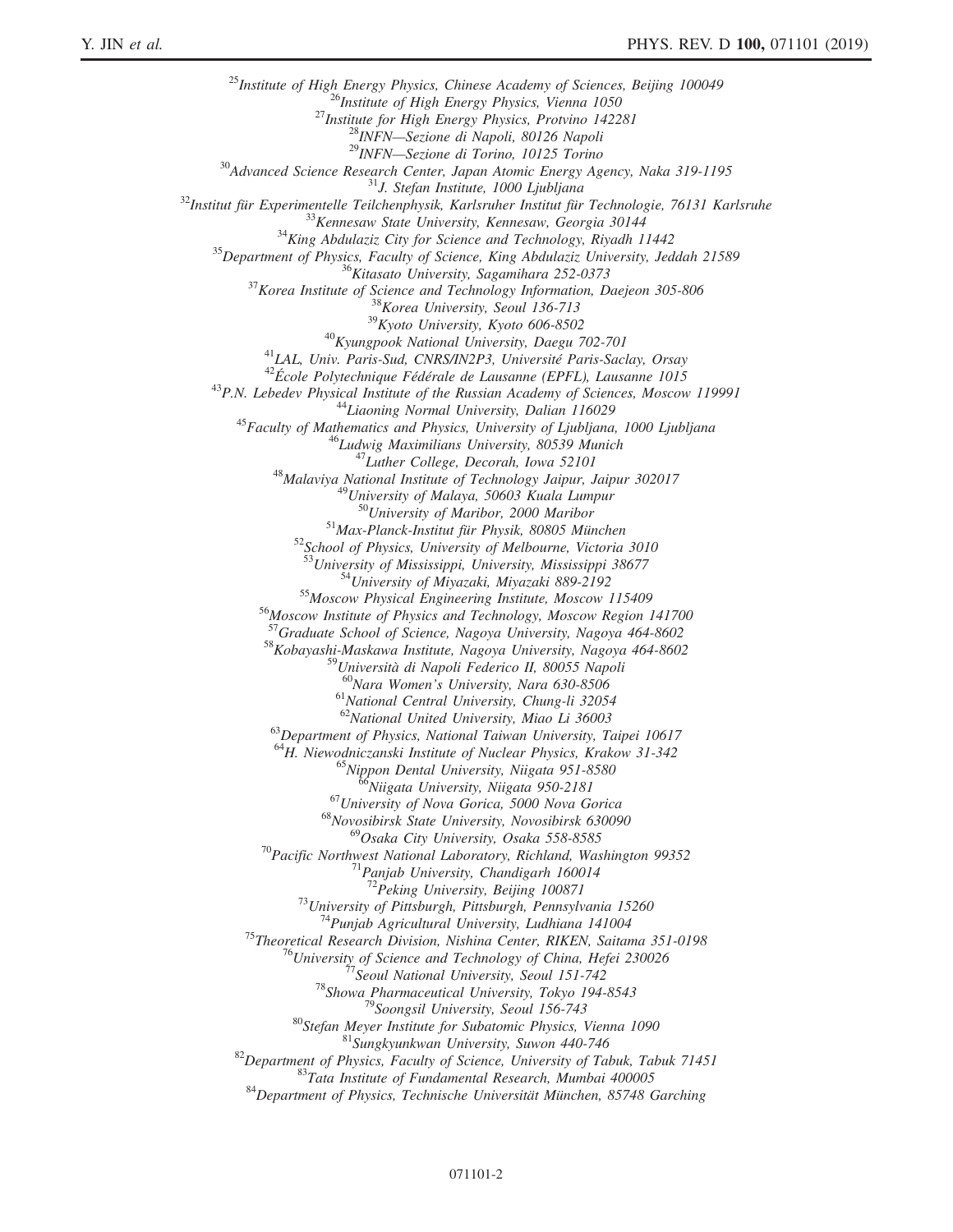<sup>85</sup>Toho University, Funabashi 274-8510<br><sup>86</sup>Department of Physics, Tohoku University, Sendai 980-8578<br><sup>87</sup>Earthquake Research Institute, University of Tokyo, Tokyo 113-0032<br><sup>89</sup>Tokyo Institute of Technology, Tokyo 152-855 <sup>95</sup>University of South Carolina, Columbia, South Carolina 29208

(Received 27 August 2019; published 15 October 2019)

We present the first measurements of branching fractions of rare tau-lepton decays,  $\tau^- \to \pi^- \nu_\tau \ell^+ \ell^ (l = e \text{ or } \mu)$ , using a data sample corresponding to 562 fb<sup>-1</sup> collected at a center-of-mass energy of 10.58 GeV with the Belle detector at the KEKB asymmetric-energy  $e^+e^-$  collider. The  $\tau^- \to \pi^- \nu_\tau e^+e^$ decay is observed for the first time with 7.0 $\sigma$  significance. The partial branching fraction determined by the structure-dependent mechanisms mediated by either a vector or an axial-vector current for the mass region  $M_{\pi ee} > 1.05 \text{ GeV}/c^2$  is measured to be  $\mathcal{B}(\tau^- \to \pi^- \nu_\tau e^+ e^-)[M_{\pi^- e^+ e^-} > 1.05 \text{ GeV}/c^2] =$  $(5.90 \pm 0.53 \pm 0.85 \pm 0.11) \times 10^{-6}$ , where the first uncertainty is statistical, the second is systematic, and the third is due to model dependence. In the full phase space, due to the different detection efficiencies for the structure-dependent mechanisms mediated by axial-vector and vector currents, the branching fraction varies from  $\mathcal{B}_A(\tau^- \to \pi^- \nu_\tau e^+e^-) = (1.46 \pm 0.13 \pm 0.21) \times 10^{-5}$  to  $\mathcal{B}_V(\tau^- \to \pi^- \nu_\tau e^+e^-) =$  $(3.01 \pm 0.27 \pm 0.43) \times 10^{-5}$ , respectively. An upper limit is set on the branching fraction of the  $\tau^-$  →  $\pi^- \nu_\tau \mu^+ \mu^-$  decay,  $\mathcal{B}(\tau^- \to \pi^- \nu_\tau \mu^+ \mu^-) < 1.14 \times 10^{-5}$ , at the 90% confidence level.

DOI: [10.1103/PhysRevD.100.071101](https://doi.org/10.1103/PhysRevD.100.071101)

#### I. INTRODUCTION

The hadronic final states of the tau-lepton decays provide a clean laboratory to study the dynamics of strong interactions in the energy region below the tau mass. The world's largest sample of tau leptons, collected with the Belle detector, allows measurement of rare tau decay branching fractions to a new level of sensitivity. We present the first measurements of branching fractions of rare tau-lepton decays  $\tau^- \to \pi^- \nu_\tau \ell^+ \ell^-$  ( $\ell = e$  or  $\mu$ ) [\[1\]](#page-7-0), whose theoretical predictions are calculated as  $\mathcal{B}(\tau^- \to$  $\pi^- \nu_\tau e^+ e^-$ )  $\in [1.4, 2.8] \times 10^{-5}$  and  $\mathcal{B}(\tau^- \to \pi^- \nu_\tau \mu^+ \mu^-) \in$  $[0.03, 1.0] \times 10^{-5}$  [\[2\].](#page-7-1)

These decays are interesting because they involve the  $\gamma^*W^*\pi$  vertex with two gauge bosons off their mass shells. The relevant amplitudes for the decays  $\tau^- \to \pi^- \nu_\tau \ell^+ \ell^$ can be written as a sum of five contributions, as shown in Fig. [1](#page-2-0) [\[3\].](#page-7-2) The diagrams (a), (b), and (c) are structure independent while the diagrams (d) and (e) are structure dependent. In all amplitudes, the lepton pair is produced by a virtual photon. In the case of a real photon [\[4\],](#page-7-3) the  $\gamma W\pi$  vertex plays an important role in determining the radiative corrections to the  $\tau^- \to \pi^- \nu_\tau$  decay [\[5\]](#page-8-0) and in the evaluation of the contributions of the hadronic light-by-light scattering to the muon anomalous magnetic moment [\[6\]](#page-8-1). The measured branching fractions of the decay modes of interest can be used to validate the Resonance Chiral Theory [\[7\]](#page-8-2), a semiphenomenological approach to describe strong interactions at energies below the tau mass. In addition, rare decays of  $\tau$  often serve as a probe of physics beyond the Standard Model [\[8\]](#page-8-3). Another important impact of a precise measurement of  $\mathcal{B}(\tau^- \to \pi^- \nu_\tau \ell^+ \ell^-)$  is useful input for a reliable background estimation in searches for various lepton flavor and lepton number violating decays.

<span id="page-2-0"></span>

FIG. 1. Feynman diagrams for the dominant amplitudes for  $\tau^-$  →  $\pi^- \nu_\tau \ell^+ \ell^-$  [\[2\].](#page-7-1) The dot indicates known (fully data-driven) hadronization effects. The solid square (triangle) represents the structure-dependent contribution mediated by the vector (axialvector) current.

Published by the American Physical Society under the terms of the [Creative Commons Attribution 4.0 International](https://creativecommons.org/licenses/by/4.0/) license. Further distribution of this work must maintain attribution to the author(s) and the published article's title, journal citation, and DOI. Funded by SCOAP<sup>3</sup>.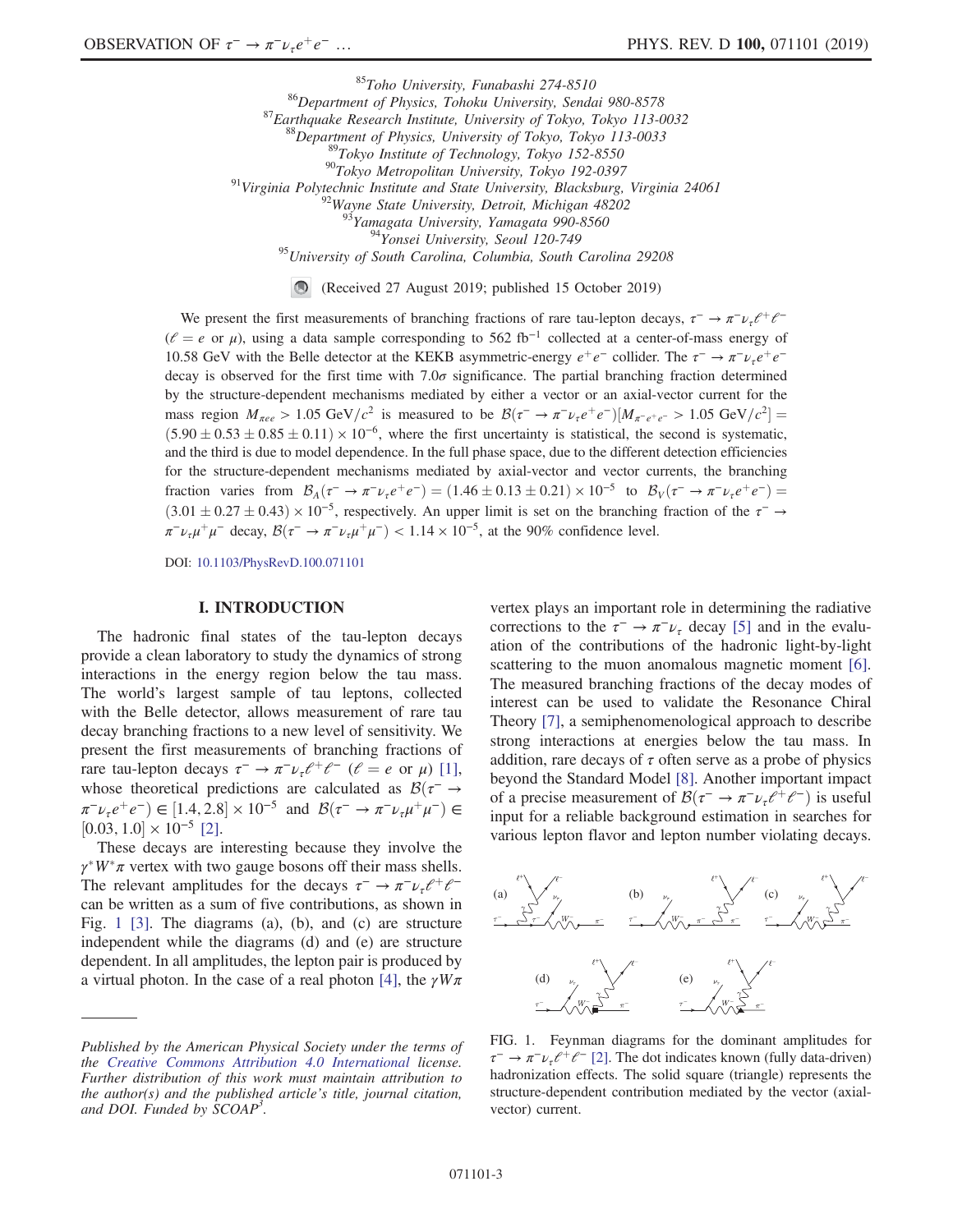# II. DATA SET AND SIMULATIONS

In this paper, we report branching fraction measurements for the rare decays  $\tau^- \to \pi^- \nu_\tau e^+ e^-$  and  $\tau^- \to$  $\pi^- \nu_\tau \mu^+ \mu^-$  with data recorded at a center-of-mass (CM)  $\pi \nu_z \mu^+ \mu^-$  with data recorded at a center-of-mass (CM)<br>energy of  $\sqrt{s} = 10.58$  GeV by the Belle experiment at the KEKB asymmetric-energy  $e^+e^-$  collider [\[9\].](#page-8-4) The data used in this analysis correspond to an integrated luminosity of  $562 \text{ fb}^{-1}$ . The Belle detector is a general purpose large-solid-angle spectrometer consisting of a silicon vertex detector, a central drift chamber (CDC), an array of aerogel threshold Cherenkov counters (ACC), a barrel-like arrangement of time-of-flight scintillation counters (TOF), and an electromagnetic calorimeter (ECL) located inside a superconducting solenoid coil that provides a 1.5 T magnetic field. Outside the coil, an iron flux-return yoke is instrumented to detect  $K<sub>L</sub><sup>0</sup>$  mesons and to identify muons (KLM). A detailed description of the Belle detector can be found elsewhere [\[10\]](#page-8-5). In this analysis, we use the data set collected with an inner configuration that comprises a 1.5 cm radius beampipe, a four-layer silicon detector and a small-cell inner drift chamber.

To optimize the event selection criteria and to determine the detection efficiency for the signal events, Monte Carlo (MC) samples are employed. The MC samples are generated using EVTGEN [\[11\]](#page-8-6) for hadronic processes, KKMC [\[12\]](#page-8-7) for fermion pairs, and AAFH [\[13\]](#page-8-8) for two-photon production of fermion pairs. The  $\tau$  lepton decays are carried out by TAUOLA [\[14\].](#page-8-9) The final-state radiation of charged particles is simulated by PHOTOS [\[15\]](#page-8-10). For the signal modes  $\tau^- \to \pi^- \nu_\tau \ell^+ \ell^-$ , we employ formulas given in Ref. [\[2\]](#page-7-1) and implement them into the TAUOLA generator. For the  $\tau^- \to \pi^- \pi^0 \nu_\tau$  mode, the largest background for the  $\tau^- \to \pi^- \nu_\tau e^+ e^-$  signal, we use the pion form factor measured by the Belle collaboration [\[16\].](#page-8-11) For the  $\pi^0$  decay, in addition to  $\pi^0 \to \gamma \gamma$ , the  $\pi^0$  Dalitz decay,  $\pi^0 \to$  $\gamma e^+e^-$  (1.17%), is implemented via the Pythia package [\[17\]](#page-8-12). The response of the detector is simulated by a GEANT3-based program [\[18\]](#page-8-13). The optimization of selection criteria using MC samples is implemented by maxition criteria using MC samples is implemented by maxi-<br>mizing  $S/\sqrt{S+B}$ , where S (B) is the number of signal (background) events.

#### III. EVENT SELECTION AND RECONSTRUCTION

The selection proceeds in two stages, aimed at suppressing background processes while retaining a high efficiency for the decay mode of interest. At the first stage, we select  $e^+e^- \rightarrow \tau^+\tau^-$  events and substantially reject background from the other processes that occur at  $\Upsilon(4S)$ . The second stage proceeds to select one  $\tau$  decaying into the  $\pi^-\nu_\tau\ell^+\ell^-$  final state, where a vertex fit is performed to the  $\ell^+ \ell^-$  pair, and the other  $\tau$  decaying into one-prong modes.

#### A. Selection of  $\tau^+\tau^-$  events

Events with four tracks and zero net charge are selected. The distance of closest approach of each charged particle to the interaction point (IP) must be less than 5 cm along the beam direction (the z axis) and less than 1 cm in the transverse plane (the x-y plane). Each charged particle must have transverse momentum larger than 0.1  $GeV/c$ ; and at least one particle must have transverse momentum larger than  $0.5 \text{ GeV}/c$ . The total energy deposited in the ECL must be less than 10 GeV. A vertex fit is performed using all charged particles to determine the position of the primary vertex of the event, which is required to be near the interaction point within  $0.5$  cm in the x-y plane and 2.5 cm along the z axis. The mean position of the interaction point itself is monitored using generic multitrack events in the same data taking period with an accuracy of 10  $\mu$ m. Photons, reconstructed from the clusters in the ECL not associated with tracks, are selected with energy thresholds of 50 MeV in the barrel region  $(32^{\circ} < \theta_{\gamma} < 130^{\circ})$  and 100 MeV in the end cap region to eliminate beam-background photons.

In order to reduce the remaining background from radiative Bhabha events, continuum  $e^+e^- \rightarrow q\bar{q}$  (where  $q = u, d, s, c$  production, and two-photon processes, we require the following conditions. In the CM frame, the sum of the magnitudes of charged particle momenta must be less than 10 GeV/ $c$ , and its sum with photon energies must exceed 3 GeV. Opening angles for every pair of tracks must be less than 175°. A tau-pair event is accompanied by missing four-momentum due to neutrinos, defined as  $p_{\text{miss}} = p_{\text{init}} - \sum_i p_{\text{trk},i} - \sum_i p_{\gamma,i}$ , where  $p_{\text{init}}$  is the four $p_{\text{miss}} = p_{\text{init}} - \sum_i p_{\text{trk},i} - \sum_i p_{\gamma,i}$ , where  $p_{\text{init}}$  is the four-<br>momentum of the colliding  $e^+e^-$  beams, and  $\sum_i p_{\text{trk},i}$  and  $\sum_i p_{\gamma,i}$  are the sums of the four-momenta of charged particles (assumed to be pions) and photons, respectively. Only events satisfying 1 GeV/ $c^2 < M_{\text{miss}} < 7 \text{ GeV}/c^2$ and 30° <  $\theta_{\text{miss}}$  < 150° criteria are selected, where  $M_{\text{miss}}$ and  $\theta_{\text{miss}}$  are the mass and polar angle of the missing fourmomentum in the CM frame.

We use the thrust variable to reduce  $e^+e^- \rightarrow q\bar{q}$  backgrounds and to provide two disjoint hemispheres for each event. The thrust  $T$  is defined as the maximum value of  $\sum_i |\vec{p}_i \cdot \vec{n}_T| / \sum_i |\vec{p}_i|$  with respect to the thrust axis  $\vec{n}_T$ , where  $\vec{p}_i$  is the CM momentum of the *i*th particle, either charged or neutral. We require the thrust  $T$  to be in the range [0.85, 0.99]. Events are then divided into two hemispheres, in the CM frame, by the plane perpendicular to the thrust axis. We require three charged particles in the signal hemisphere and one charged particle in the other.

# B. Selection of  $\tau^- \to \pi^- \nu_\tau e^+ e^-$  events

<span id="page-3-0"></span>To select  $\tau^- \to \pi^- \nu_\tau e^+ e^-$  events, we require one charged pion, one electron, and one positron in the signal hemisphere. In order to identify a pion, pion  $(\mathcal{L}_\pi)$  and kaon  $(\mathcal{L}_K)$ likelihoods are constructed from the ACC response, the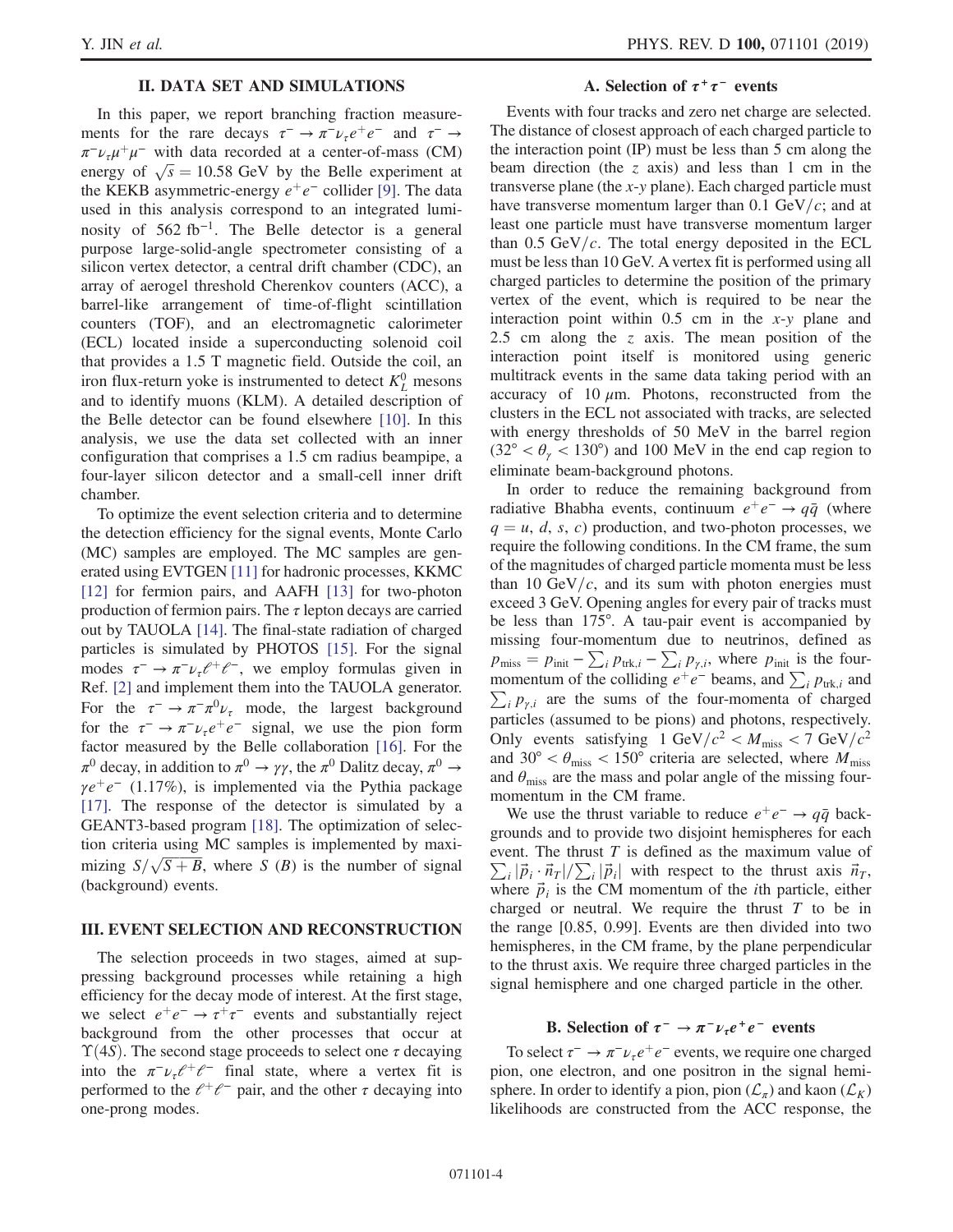specific ionization  $\left(\frac{dE}{dx}\right)$  in the CDC, and the flight-time measurement in the TOF. A likelihood ratio  $\mathcal{P}_{K/\pi}$  =  $\mathcal{L}_K/(\mathcal{L}_{\pi}+\mathcal{L}_K)$  is formed and we require that the pion track satisfies  $P_{K/\pi}$  < 0.6. To select electrons, a likelihood ratio is required to satisfy  $P_e = \mathcal{L}_e/(\mathcal{L}_e + \mathcal{L}_X) > 0.5$ , where the electron  $(\mathcal{L}_e)$  and nonelectron  $(\mathcal{L}_X)$  likelihood functions include information on the  $dE/dx$  in the CDC, the ratio of the energy of the cluster in the ECL to the momentum of the track, the transverse shape of the ECL shower, the matching of the track with the ECL cluster, and the signal amplitude in the ACC. A pion candidate is required to have  $P_e < 0.2$  and a momentum larger than  $0.2 \text{ GeV/c}$  in both the CM and lab frame. To recover from bremsstrahlung, four-momenta of photon candidates with a direction within 0.05 radians of the electron track and with an energy lower than that of the electron in the CM frame are added to the four-momentum of the electron track. In the signal hemisphere, after recovery, at most one photon is allowed and its energy must be below 300 MeV. To reduce  $e^+e^- \rightarrow q\bar{q}$  backgrounds, we use the variable

$$
x = \frac{2E_{\text{beam}}E_{\pi ee} - m_{\tau}^2 \cdot c^4 - M_{\pi ee}^2 \cdot c^4}{2|p_{\tau}| \cdot |p_{\pi ee}| \cdot c^2},\tag{1}
$$

where  $E_{\text{beam}} = \sqrt{s}/2$  is the beam energy, and  $E_{\pi ee}$ ,  $p_{\pi ee}$ , and  $M_{\pi ee}$  are the energy, momentum, and invariant mass of the  $\pi ee$  system in the CM frame. In the case of tau-lepton events, the variable x is equal to  $\cos \theta_{\tau-\pi ee}$ , the cosine of the angle between the momentum of the  $\tau$  and that of the  $\pi ee$  system, assuming a massless tau neutrino. Therefore, the absolute value of  $x$  is required not to exceed 1.

The main background to  $\tau^- \to \pi^- \nu_\tau e^+ e^-$  is from  $\tau^- \to$  $\pi^{-} \pi^{0} \nu_{\tau}$  decays, which have the largest branching fraction among all tau-lepton decay modes. The mode  $\tau^- \to \pi^- \pi^0 \nu_\tau$ has a similar final state if one of the photons from  $\pi^0 \to \gamma \gamma$ converts into the  $e^+e^-$  pair in the detector or if the  $\pi^0$ decays into its Dalitz mode ( $\pi^0 \rightarrow \gamma e^+e^-$ ). To suppress background due to external photon conversion, the transverse position of the  $e^+e^-$  vertex  $(R_{xy})$  with respect to IP must be less than 1.2 cm, and the longitudinal position of the  $e^+e^-$  vertex must be in the range [−1 cm, 1.5 cm]. In addition, we veto  $\pi^0$  Dalitz decays using the photon that survives the aforementioned requirement and require the invariant mass of the  $e^+e^-\gamma$  system,  $M_{ee\gamma}$ , to fall outside of the range 110 MeV/ $c^2 < M_{eev} < 165$  MeV/ $c^2$  [ $\pm 3.8$ ] standard deviation  $(\sigma)$ ].

Even after these requirements, the dominant background is still from  $\tau^- \to \pi^- \pi^0 \nu_\tau$ , and its reliable estimation is essential for the signal extraction. The  $M_{\pi ee}$  range from 0 to 1 GeV/ $c^2$  is chosen as a control region to validate the MC, where there is a large background from the  $\tau^- \rightarrow$  $\rho^-(\rightarrow \pi^-\pi^0)\nu_{\tau}$  contribution, while we use the higher mass region, 1.05 GeV/ $c^2 < M_{\pi ee} < 1.8$  GeV/ $c^2$ , as the signal region. According to MC simulation the signal

<span id="page-4-0"></span>

FIG. 2. Distribution of  $\pi e^+e^-$  invariant mass  $(M_{\pi ee})$  in the control region for the  $\tau^- \to \pi^- \nu_\tau e^+ e^-$  candidates. Circles with statistical error bars represent the experimental data. The histograms show the expectations from simulation for the  $\tau^- \rightarrow$  $\pi^-\nu_e e^+e^-$  signal (white) and various background components (other colors, as explained in the legend). The MC samples are corrected for known efficiency differences between data and simulation, and are normalized to the luminosity of the data sample.

region we choose is efficient for the events with the structure-dependent mechanism [see Figs. [1\(d\)](#page-2-0) and [1\(e\)\]](#page-2-0), while the structure-independent signal events [see Figs.  $1(a)-1(c)$ ] are located mostly in the region with  $M_{\pi ee}$  < 1.05 GeV/ $c^2$ . As a result, this study is sensitive only to the structure-dependent contributions to the branching fraction of the  $\tau^- \to \pi^- \nu_\tau e^+ e^-$  decay. The signal region is blinded until we finalize the selection conditions and the corrections to the simulated samples. Several corrections, such as the efficiencies of the particle identification, tracking, and  $\pi^0$  reconstruction are applied to the MC samples.

Figure [2](#page-4-0) shows the  $M_{\pi ee}$  distribution in the control region, where yields from data and the expected background estimated from MC simulation agree; 10243 events are observed in the control region with a background expectation of  $10083 \pm 504$  events, where the uncertainty includes all systematic uncertainties discussed in Sec. [IVA](#page-5-0). The MC result shows that this control region is accurately described by only background events within  $1\sigma$ ; i.e., we do not observe a notable contribution from the structureindependent signal events in the control region.

# C. Selection of  $\tau^- \to \pi^- \nu_\tau \mu^+ \mu^-$  events

To select  $\tau^- \to \pi^- \nu_\tau \mu^+ \mu^-$  events, we require one charged pion and two oppositely charged muons in the signal hemisphere. The sum of energies of all photons in the signal hemisphere is required to be less than 300 MeV and less than six photons should be reconstructed in both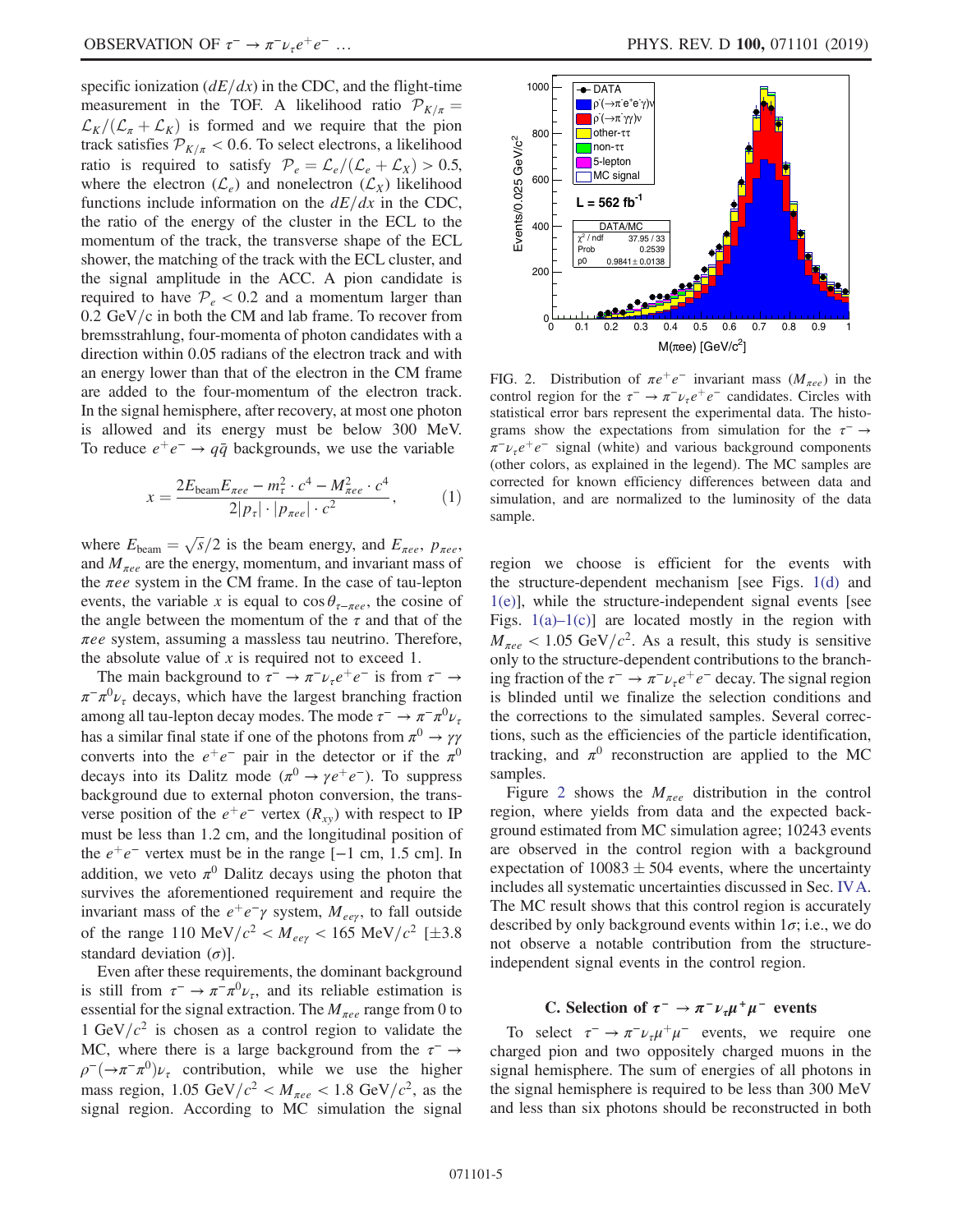hemispheres. This requirement is more stringent than in Sec. [III B](#page-3-0), since photon emission is negligible in this mode. The pion candidate is required to satisfy  $\mathcal{P}_{K/\pi}$  < 0.6 (not kaon) and  $P_e$  < 0.8 (not electron). To select muon candidates, we employ a likelihood ratio  $P_{\mu} = \mathcal{L}_{\mu} / (\mathcal{L}_{\mu} + \mathcal{L}_{\pi} +$  $\mathcal{L}_K$ ), where  $\mathcal{L}_\mu$ ,  $\mathcal{L}_\pi$ , and  $\mathcal{L}_K$  are likelihood functions. The likelihood for a muon,  $\mathcal{L}_{\mu}$ , is calculated from two variables: the difference between the penetration lengths determined from the momentum of the particle and measured by the KLM, and the  $\chi^2$  of the KLM hits with respect to the track extrapolated from the CDC to the KLM. A stringent condition  $P_u > 0.97$  is imposed upon muon candidates to suppress background events from  $\tau^- \to \pi^- \pi^+ \pi^- \nu_{\tau}$ , and the transverse momenta of the muons are required to exceed 720 MeV/ $c$  to ensure that they reach the KLM detector. Furthermore, muon candidates are required to have  $\mathcal{P}_{K/\pi}$  < 0.8 to suppress the  $\tau^- \to K^-\pi^+\pi^-\nu_{\tau}$  mode. To suppress background from hadronic processes, the event is required to have a thrust value larger than 0.9. In addition, the pseudomass [\[19\]](#page-8-14) of the  $\pi\mu\mu$  system, defined as

$$
m^* = [2 \cdot E_{\pi\mu\mu} (E_{\text{beam}} - E_{\pi\mu\mu})/c^4 + M_{\pi\mu\mu}^2
$$

$$
- 2 \cdot |p_{\pi\mu\mu}| \cdot (E_{\text{beam}} - E_{\pi\mu\mu})/c^3]^{\frac{1}{2}}, \qquad (2)
$$

is required to be less than 1.8  $GeV/c^2$ , where  $E_{\pi\mu\mu}$ ,  $p_{\pi\mu\mu}$ , and  $M_{\pi\mu\mu}$  are the energy, momentum, and invariant mass of the  $\pi\mu\mu$  system, respectively. A loose requirement on the invariant mass of the  $\mu^+\mu^-$  system,  $M(\mu^+\mu^-)$  < 0.85 GeV/ $c^2$ , is applied to further reduce this background.

The remaining background to this decay mode is dominated by the decay  $\tau^- \to \pi^- \pi^+ \pi^- (\pi^0) \nu_{\tau}$ , where two charged pions are misidentified as muons. This misidentification happens mainly due to pion decays in flight. Therefore, many of these misidentified tracks do not originate in the IP. We define the signal region as  $R_{xy}$  < 0.15 cm and the control region as  $R_{xy} > 0.20$  cm, where  $R_{xy}$  is the radial position of the reconstructed  $\mu^+\mu^-$  vertex with respect to the IP.

Figure [3](#page-5-1) shows the  $R_{xy}$  distribution for the control region after applying all the selection criteria, where the MC events are normalized to the luminosity and a small correction for the muon misidentification is applied. A total of 505 events are observed in the control region with a background expectation of  $477 \pm 23$  events, where the uncertainty includes all uncertainties discussed in Sec. [IV B.](#page-6-0) The background is dominated by  $\tau^- \rightarrow$  $\pi^-\pi^+\pi^-(\pi^0)\nu_\tau$  decays. The data are well reproduced by the expected background from MC within  $1\sigma$ . The MC shows that the signal ( $\tau^- \to \pi^- \nu_\tau \mu^+ \mu^-$ ) contribution in this control region is small (about 2.3%) even assuming the maximum value of the theoretical predictions for the branching fraction of the signal mode [\[2\].](#page-7-1)

<span id="page-5-1"></span>

FIG. 3. Distribution of transverse position of the  $\mu^+\mu^-$  vertex  $(R_{xy})$  in the control region for the  $\tau^- \to \pi^- \nu_\tau \mu^+ \mu^-$  candidates. Circles with statistical error bars represent the experimental data. The histograms show the expectations from MC simulation for the  $\tau^-$  →  $\pi^- \nu_\tau \mu^+ \mu^-$  signal (white) and various background components (other colors, as explained in the legend). See the text for more details.

#### IV. RESULTS

The branching fractions of  $\tau^- \to \pi^- \nu_\tau \ell^+ \ell^-$  decays are calculated according to the formula

$$
\mathcal{B}(\tau^- \to \pi^- \nu_\tau \ell^+ \ell^-) = \frac{N_{\text{obs}} - N_{\text{bkg}}}{2 \cdot \sigma_{\tau \tau} \cdot \mathcal{L} \cdot \epsilon_{\text{sig}}},\tag{3}
$$

where  $\sigma_{\tau\tau} = (0.919 \pm 0.003)$  nb [\[20\]](#page-8-15) is the cross section of where  $\sigma_{\tau\tau} = (0.919 \pm 0.003)$  nb [20] is the cross section of  $\tau\tau$  production at  $\sqrt{s} = 10.58$  GeV,  $\mathcal{L}$  the luminosity of experimental data,  $\epsilon_{sig}$  the detection efficiency of signal events,  $N_{obs}$  the number of observed events from experimental data and  $N_{bkg}$  the number of background events.

### <span id="page-5-0"></span>A. Measurement of the  $\tau^- \to \pi^- \nu_\tau e^+ e^$ branching fraction

The  $M_{\pi ee}$  distribution of the selected sample is shown in Fig. [4](#page-6-1). After applying all selection criteria, 1365 events are observed in the signal region with a background expectation of  $954 \pm 45$  events. The uncertainty of background expectation takes into account all possible sources discussed later. The main background comes from the  $\tau^-$  →  $\pi^{-} \pi^{0} \nu_{\tau}$  decay, in which the  $\pi^{0}$  decays either to two photons (about 24% of the total background), or to  $e^+e^-\gamma$  (about 56% of the total background). Both cases are caused by one unreconstructed photon, which is common in both the signal and the control region. The MC prediction is checked by the data in the control region.

A clear excess of data events over the background expectation is observed. The background-only hypothesis is rejected with a  $7.0\sigma$  significance. Once we select signal events in the limited  $M_{\pi ee}$  mass region, two types of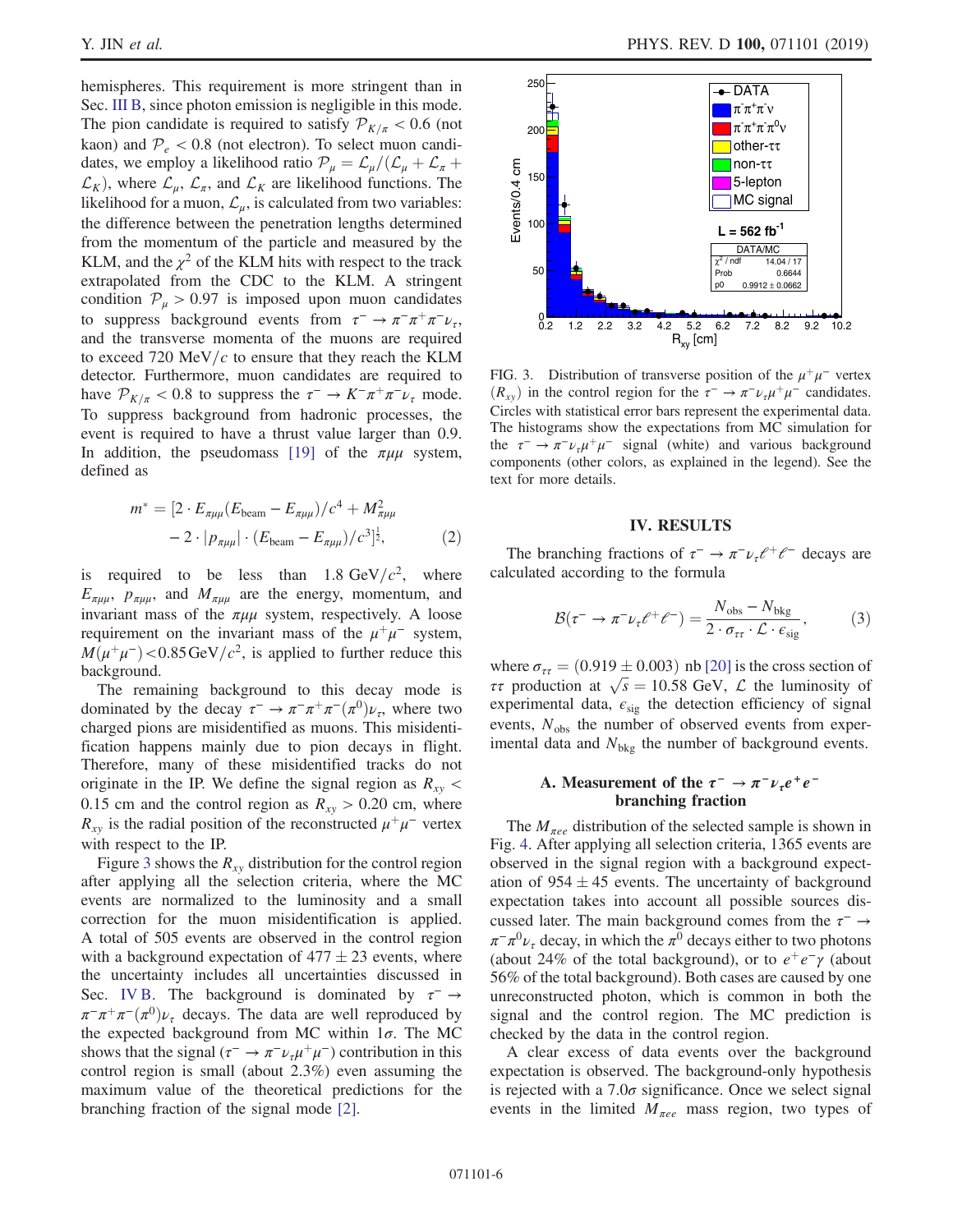<span id="page-6-1"></span>

FIG. 4. Distribution of  $\pi e^+e^-$  invariant mass  $(M_{\pi ee})$  for the  $\tau^-$  →  $\pi^- \nu_\tau e^+ e^-$  candidates in the signal region. Circles with statistical error bars represent the experimental data. The white histogram is the expected signal using the theoretical model in Ref. [\[2\]](#page-7-1).

branching fractions are evaluated, the partial branching fraction in the limited mass region  $M_{\pi ee} > 1.05 \text{ GeV}/c^2$ , and the branching fraction in the full  $M_{\pi ee}$  mass region. The detection efficiency in the  $M_{\pi ee} > 1.05 \text{ GeV}/c^2$  region is  $(6.75 \pm 0.13)\%$ , where the dominant error is due to the model dependence of vector and axial-vector components. Taking this number into account, the corresponding partial branching fraction for the  $M_{\pi ee} > 1.05 \,\text{GeV}/c^2$  is obtained to be  $\mathcal{B}(\tau^- \to \pi^- \nu_\tau e^+ e^-) [M_{\pi^- e^+ e^-} > 1.05 \text{GeV}/c^2] =$  $(5.90\pm0.53\pm0.85\pm0.11)\times10^{-6}$ , where the first uncertainty is statistical, the second is systematic, and the third is due to the model dependence. The extension of this branching fraction to the full  $M_{\pi ee}$  mass region depends on the assumed relative contribution of vector and axial-vector current of the structure-dependent terms. The detection efficiency of the  $\tau^-$  →  $\pi^- \nu_\tau e^+ e^-$  events in this case varies between two extreme cases,  $(1.32 \pm 0.05)\%$  assuming vector current only and  $(2.73 \pm 0.10)\%$  assuming axial-vector current only. Taking these numbers into account, we obtain  $B_A(\tau^- \to \pi^- \nu_\tau e^+ e^-) = (1.46 \pm 0.13 \pm 0.21) \times 10^{-5}$  with an assumption of pure axial-vector current and  $\mathcal{B}_V(\tau^- \to$  $\pi^-\nu_\tau e^+e^-$  = (3.01  $\pm$  0.27  $\pm$  0.43) × 10<sup>-5</sup> with pure vector current, where the first uncertainty is statistical and the second is systematic.

The systematic uncertainty of the measured branching fraction takes into account all sources and is estimated to be 14.4% in total. The uncertainty due to the track reconstruction efficiency is estimated to be 4.7% using partially reconstructed  $D^* \to D^0 \pi$  with  $D^0 \to \pi^- \pi^+ K^0_S$ events. The uncertainty due to particle identification is estimated to be 11.1%, including contributions from the  $K/\pi$  separation and lepton identification. The former is investigated with a control sample of

 $D^{*+} \to D^0 \pi_{slow}^+$ ,  $D^0 \to K^- \pi^+$  decays; the latter is studied with the  $\gamma \gamma \to \ell^+ \ell^-$  and  $J/\psi \to \ell^+ \ell^-$  processes. The uncertainty on the luminosity is obtained to be 1.4% using Bhabha events where final-state electrons are required to be detected in the barrel region. Since the luminosity is used for the estimation of the number of tau-lepton pairs and the number of background events, its contribution to the uncertainty  $\Delta \mathcal{B}/\mathcal{B}$  is 4.7%. The uncertainty associated with the trigger efficiency is investigated by a dedicated triggersimulation program and found to be 1.2%. The uncertainty due to the  $\pi^0$  reconstruction is investigated with a control sample of  $\tau^- \to \pi^- \pi^0 \nu_\tau$ ,  $\pi^0 \to e^+ e^- \gamma$  events and estimated to be 1.9%. The uncertainty arising from the limited size of MC samples for the study of background contamination and efficiency of signal events is estimated to be 3.7% via its binomial variation. The uncertainties of the branching fractions of the background modes are also taken into account and found to be 4.4%. Finally, the uncertainty of the  $\tau\tau$  production cross section at  $\Upsilon(4S)$ , 0.3%, is also included.

# <span id="page-6-0"></span>B. Upper limit of the  $\tau^- \to \pi^- \nu_{\tau} \mu^+ \mu^$ branching fraction

The  $R_{xy}$  distribution of the selected samples is shown in Fig. [5](#page-6-2). After applying all selection criteria, 2578 events are observed in the signal region with a background expectation of  $2244 \pm 109$  events. The main backgrounds are from the  $\tau^-$  →  $\pi^- \pi^+ \pi^- \nu_\tau$  decay (81.9% of the total background) and  $\tau^- \to \pi^- \pi^+ \pi^- \pi^0 \nu_\tau$  decay (8.3% of the total background). The total systematic uncertainty of the background expectation is estimated to be 4.9% including contributions from tracking (1.4%), particle identification (3.7%), luminosity (1.4%), trigger (0.3%), MC sizes (1.7%),

<span id="page-6-2"></span>

FIG. 5. Distribution of transverse position of the  $\mu^+ \mu^-$  vertex  $(R_{xy})$  for the  $\tau^- \to \pi^- \nu_\tau \mu^+ \mu^-$  candidates. Circles with statistical error bars represent the experimental data. The white histogram is the expected signal assuming  $\beta = 1.0 \times 10^{-5}$ .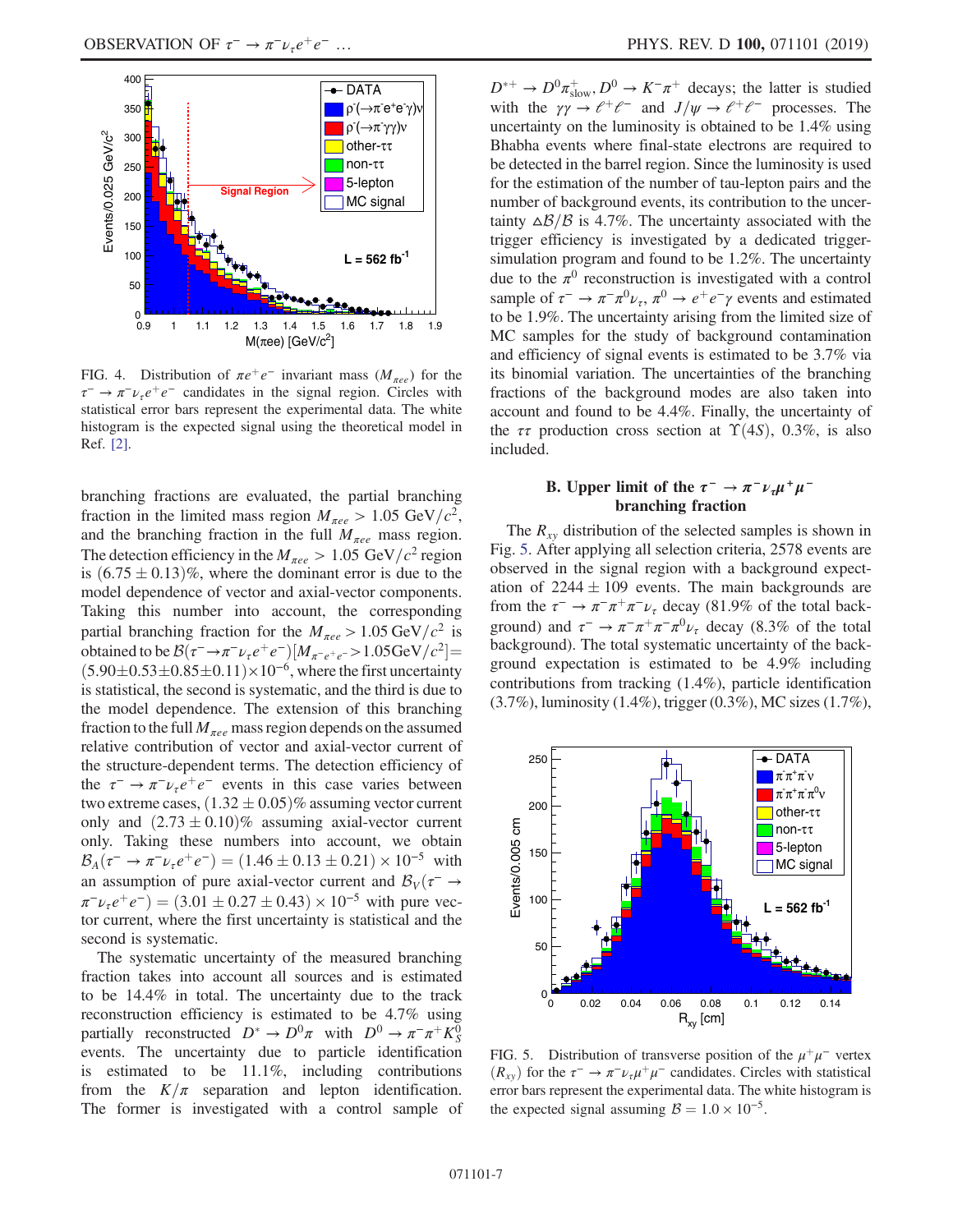accuracies of branching fractions of background modes  $(1.0\%)$ ,  $\tau\tau$  cross section  $(0.3\%)$ , and  $\pi \rightarrow \mu$  misidentification calibration (1.5%). The  $\pi \to \mu$  misidentification is determined by a control sample of  $\tau^{\pm} \to \pi^{\pm} \pi^{-} \pi^{+} \nu_{\tau}$  events. As a result, the excess (signal yield) is  $334 \pm 51 \pm 109$  with a significance of  $2.8\sigma$ , where the first (second) uncertainty is statistical (systematic). We determine the upper limit for the branching fraction of this decay.

The detection efficiency of the  $\tau^- \to \pi^- \nu_\tau \mu^+ \mu^-$  events is  $(4.14 \pm 0.16)\%$ . Taking into account the systematic uncertainty of the background expectation and the statistical uncertainty of the observed data events, an upper limit at 90% confidence level (CL) is set on this decay mode to be  $\mathcal{B}(\tau^- \to \pi^- \nu_\tau \mu^+ \mu^-) < 1.14 \times 10^{-5}$ .

# V. CONCLUSION

Using  $562$  fb<sup>-1</sup> of data collected with the Belle detector at the KEKB asymmetric-energy  $e^+e^-$  collider, the  $\tau^- \rightarrow$  $\pi^-\nu_\tau e^+e^-$  decay is observed for the first time with  $7.0\sigma$  significance to reject the background-only hypothesis. The partial branching fraction for the mass region  $M_{\pi ee} > 1.05 \text{ GeV}/c^2$  is measured to be  $\mathcal{B}(\tau \rightarrow$  $\pi^-\nu_\tau e^+e^-$ )[ $M_{\pi^-e^+e^-}$  > 1.05 GeV/ $c^2$ ] = (5.90 $\pm$ 0.53 $\pm$ 0.85 $\pm$  $0.11) \times 10^{-6}$ , where the first uncertainty is statistical, the second is systematic, and the third is due to the model dependence. The extension of the branching fraction to the full phase space depends on the assumed model and ranges from  $\mathcal{B}_A(\tau^- \to \pi^- \nu_\tau e^+ e^-) = (1.46 \pm 0.13 \pm 0.21) \times 10^{-5}$ to  $\mathcal{B}_{V}(\tau^{-} \to \pi^{-} \nu_{\tau} e^{+} e^{-}) = (3.01 \pm 0.27 \pm 0.43) \times 10^{-5}$ , where the former corresponds to a model with pure axialvector current and the latter with pure vector current. This is the smallest decay rate of tau lepton determined to date. An upper limit is set on the branching fraction of  $\tau^- \rightarrow$  $\pi^- \nu_\tau \mu^+ \mu^-$  to be  $\mathcal{B}(\tau^- \to \pi^- \nu_\tau \mu^+ \mu^-) < 1.14 \times 10^{-5}$ , at 90% CL. The obtained results are consistent with the theoretical predictions [\[2\]](#page-7-1) and can help to constrain relevant form factors.

### ACKNOWLEDGMENTS

The authors thank Pablo G. Roig and Gabriel L. Castro from CINVESTAV for the extensive help and fruitful discussions. We thank the KEKB group for the excellent operation of the accelerator; the KEK cryogenics group for the efficient operation of the solenoid; the KEK computer group, and the Pacific Northwest National Laboratory (PNNL) Environmental Molecular Sciences Laboratory (EMSL) computing group for strong computing support; and the National Institute of Informatics, and Science Information NETwork 5 (SINET5) for valuable network support. We acknowledge support from the Ministry of Education, Culture, Sports, Science, and Technology (MEXT) of Japan, the Japan Society for the Promotion of Science (JSPS), and the Tau-Lepton Physics Research Center of Nagoya University; the Australian Research Council including Grants No. DP180102629, No. DP170102389, No. DP170102204, No. DP150103061, and No. FT130100303; Austrian Science Fund (FWF); the National Natural Science Foundation of China under Contracts No. 11435013, No. 11475187, No. 11521505, No. 11575017, No. 11675166, and No. 11705209; Key Research Program of Frontier Sciences, Chinese Academy of Sciences (CAS), Grant No. QYZDJ-SSW-SLH011; the CAS Center for Excellence in Particle Physics (CCEPP); the Shanghai Pujiang Program under Grant No. 18PJ1401000; the Ministry of Education, Youth and Sports of the Czech Republic under Contract No. LTT17020; the Carl Zeiss Foundation, the Deutsche Forschungsgemeinschaft, the Excellence Cluster Universe, and the VolkswagenStiftung; the Department of Science and Technology of India; the Istituto Nazionale di Fisica Nucleare of Italy; National Research Foundation (NRF) of Korea Grants No. 2015H1A2A1033649, No. 2016R1D1A1B01010135, No. 2016K1A3A7A09005 603, No. 2016R1D1A1B02012900, No. 2018R1A2B3003 643, No. 2018R1A6A1A06024970, and No. 2018R1D1 A1B07047294; Radiation Science Research Institute, Foreign Large-size Research Facility Application Supporting project, the Global Science Experimental Data Hub Center of the Korea Institute of Science and Technology Information and KREONET/GLORIAD; the Polish Ministry of Science and Higher Education and the National Science Center; the Grant of the Russian Federation Government, Grant No. 14.W03.31.0026; the Slovenian Research Agency; Ikerbasque, Basque Foundation for Science, Spain; the Swiss National Science Foundation; the Ministry of Education and the Ministry of Science and Technology of Taiwan; and the United States Department of Energy and the National Science Foundation.

- <span id="page-7-0"></span>[1] Unless stated otherwise, the inclusion of charge-conjugate decays is implied throughout this paper.
- <span id="page-7-2"></span>[3] The diagram with a  $W^* \gamma^* W^*$  term is strongly suppressed by the W propagator and is not shown in Fig. [1.](#page-2-0)
- <span id="page-7-1"></span>[2] P. Roig, A. Guevara, and G.L. Castro, [Phys. Rev. D](https://doi.org/10.1103/PhysRevD.88.033007) 88, [033007 \(2013\).](https://doi.org/10.1103/PhysRevD.88.033007)
- <span id="page-7-3"></span>[4] Z. Guo and P. Roig, Phys. Rev. D 82[, 113016 \(2010\).](https://doi.org/10.1103/PhysRevD.82.113016)